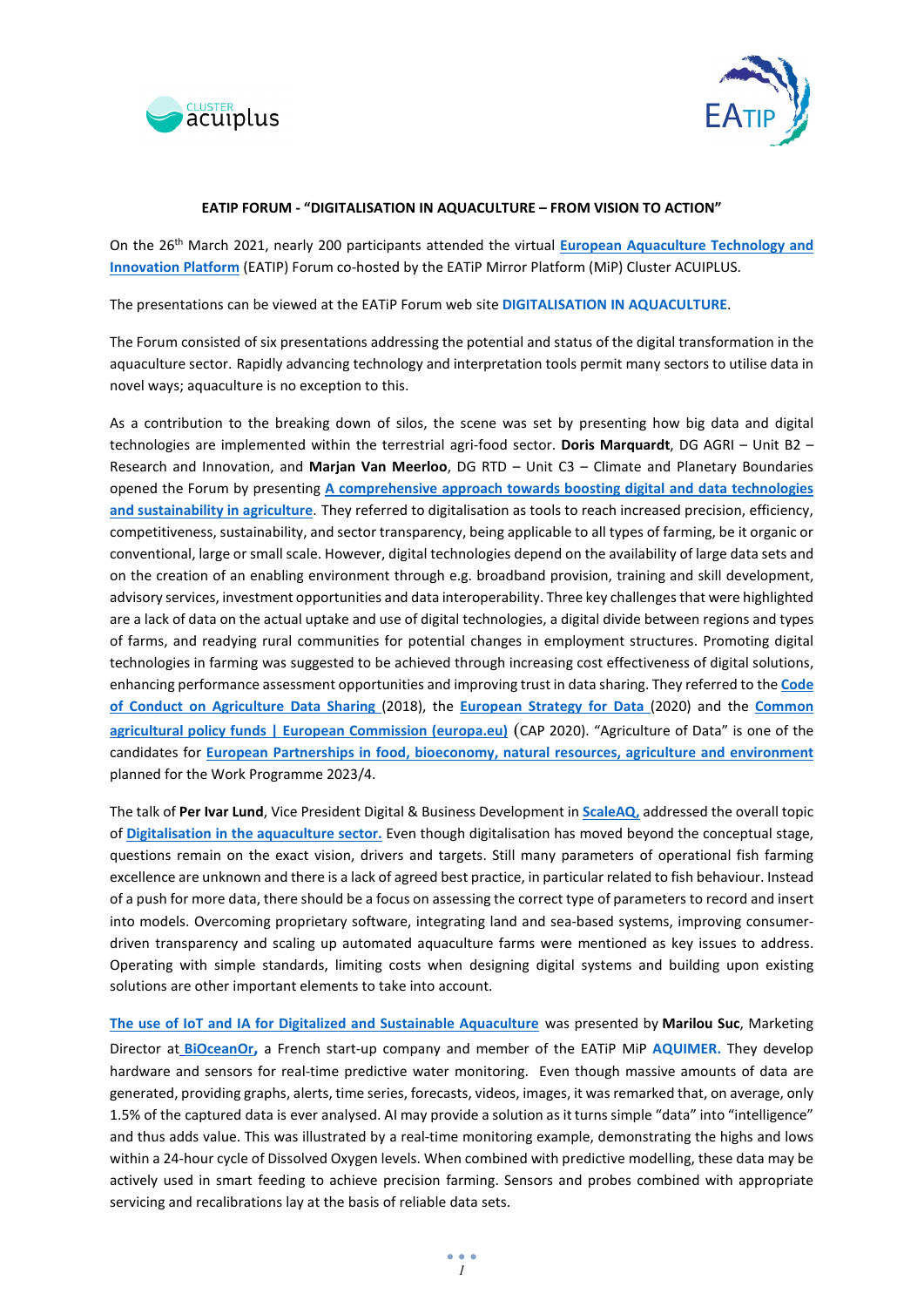



**Jørn Torsvik**, General manager at **[AquaCloud AS,](https://aquacloud.ai/)** which was initiated by the EATiP MiP **[NCE Seafood Innovation](http://www.seafoodinnovation.no/)** shared a number of lessons learnt in **[Managing muliti-stakeholder digitalisation and big data project](http://eatip.eu/wp-content/uploads/2021/03/AquaCloud-Managing-muliti-stakeholder-digitalisation-and-big-data-project-20210326.pdf) [bottlenecks and possibilities](http://eatip.eu/wp-content/uploads/2021/03/AquaCloud-Managing-muliti-stakeholder-digitalisation-and-big-data-project-20210326.pdf)**. As a not for profit company founded by fish farmers, AquaCloud addresses three main areas: sensor data, environmental best practice for capturing data, and fish health. The system covers 130,000 data points and a total input from some 4000 cages. With reference to the UN Global Compact initiative "**[Accelerating Sustainable Seafood](https://www.unglobalcompact.org/library/5871)**" it was stated that access to high quality standardised non-financial data remains a critical bottleneck. Data quality, data standardisation and data sharing beyond farm level are all issues to be addressed if to contribute to the creation of a sustainable aquaculture growth. It is critical that cooperation and confidentiality agreements are signed off – noting that, for example, data could influence market first sale prices. The project takes a systems approach, engaging data users, companies, providers and researchers. It acts as a data integrator rather than a data provider.

Another example of public-private partnership in aquaculture is the **PPP Seafood – [a system by and for the](http://eatip.eu/wp-content/uploads/2021/02/Henrik-Stenwig.pdf)  [industry to collaborate on the use of data](http://eatip.eu/wp-content/uploads/2021/02/Henrik-Stenwig.pdf)**. **Henrik Stenwig**, Director of Environment and Veterinary Affairs at the **[Norwegian Seafood Federation](https://sjomatnorge.no/norwegian-seafood-federation/)**, explained how this newly established system uses digital tools and sharing of data to ensure sustainable growth and profitability. Three key outputs are envisaged, i.e. legal, scientific and technical interoperability. The legal aspects are linked to the EU Code of Conduct on Agricultural Data as referenced above. The next steps to be taken are contractual agreements between partners, particularly with regard to ownership of data.

The final presentation was given by Hendrik Monsees, a scientist at Leibnitz Institute of **[IGB Berlin](https://www.igb-berlin.de/)**, on the **[Use of](http://eatip.eu/wp-content/uploads/2021/02/Hendrik-Monsees-AquaVR.pdf)  [innovative virtual reality methods in practical aquaculture training](http://eatip.eu/wp-content/uploads/2021/02/Hendrik-Monsees-AquaVR.pdf)**. Through funding by the Federal Ministry of Education and Research in Germany, a tool has been developed for virtual reality (VR) training in RAS aquaculture. One of its main strengths are the "total immersion" experience, its independence of location, the possibility to use off-line, no need for maintenance or use of living organisms, and the fact that complex scenarios and a wide range of problems may be presented that would not be possible in actual operational sites. This solution may thus provide a good opportunity to train staff at low costs.

An on-line poll was run among the attendants in two separate sessions, followed by an open discussion. There was a nearly equal split when asking at what rate aquaculture is experiencing the digital transformation compared to other sectors, with 42 % feeling progress was much or slightly lower vs 39% much or slightly higher. Further discussions revealed that these differences may be linked to the type of respondents (industry vs. academia), their size (SMEs vs. large companies), and type of production (finfish vs. shellfish and algae). The application of data and digital technologies across sectors and species clearly requires further consideration, specifically with regard to the implementation in small-scale production sites, which often lack the resources to invest in expensive and complex solutions. Exchange of experiences from the agriculture to the aquaculture sector on how to address these bottlenecks was recommended.

Automation and remote control seemed to be the areas where most participants recorded some use experience, although the response rate was relatively low. Cost and skills remained a perceived barrier to uptake of new digital tools whilst not all metrics were considered to be sufficiently addressed – fish welfare being the most significant of these. The role of digital technologies, VR and AR for training purposes was clearly recognised.

As a conclusion, the key themes to have emerged from the forum include data as an enabling tool for improved observation, implementation and prediction. Considerations that need to be taken into account in the digital transformation of the aquaculture sector are:

- **Costs and financial implications** – not only in terms of hardware / software to facilitate greater digitalisation within companies, but also including the free provision of shared data resources and the value of individual data.